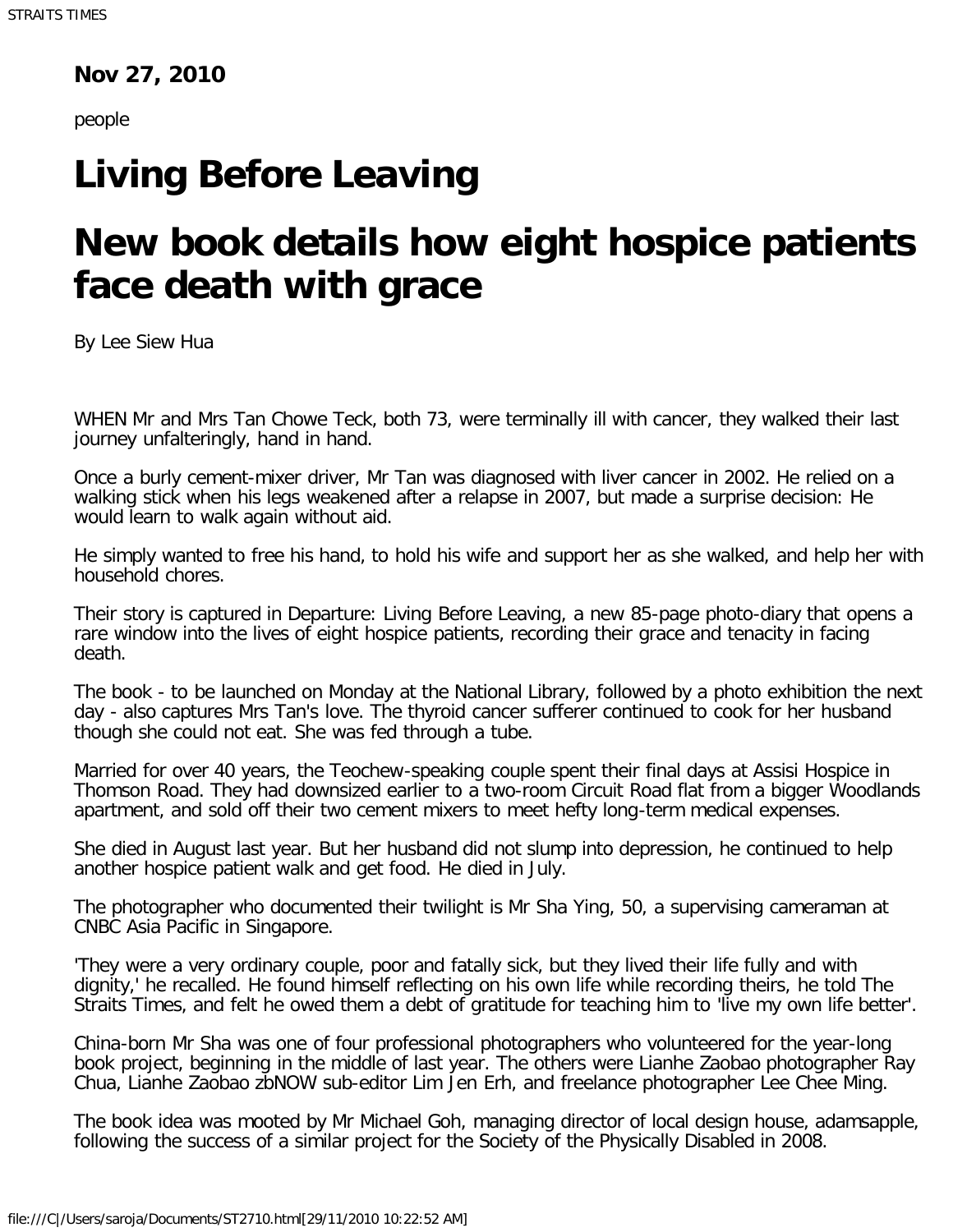Departure was funded for about \$40,000 by the Lien Foundation, which leads the Life Before Death initiative. This seeks to get people thinking and talking about a universally taboo subject - death and dying - and highlights the need for better end-of-life care. This is done through social media, art, films and photography.

Proceeds from 2,000 copies of the book, which will be given out for every donation of \$40 and above, will go to the Singapore Hospice Council.

Six of the eight patients featured have since died. The two women alive today are Madam Rani Muniandy (see other story: '[Zest for life helps her stay strong](http://www.straitstimes.com/PrimeNews/Story/STIStory_607790.html)') and Ms Eunice Situ.

For Ms Situ, 35, as with several other patients, the creation of loving memories for those left behind is a pivotal process.

The lung cancer patient, now with Assisi Hospice Home Care, decided to tidy and paint her Housing Board flat in Hougang. She planned the mini-makeover so the three-room flat would 'remain a beautiful memory' for her sister, whom she lives with, when she is gone. Her friend also held a small wedding celebration in her modest abode.

Ms Situ declined to speak to The Straits Times, but glimpses of her courage and ardour shone through Departure. 'For life is short, we should work hard, play hard and die hard too.

'Cancer is not the end of the world. It's a beginning to another stage of life,' she was quoted as saying.

While patients like her bravely express hope, a sense of loss saturates the book's photographs and narratives.

For the intimate photo-essay on the late Edward Chiang, 49, he asked to change into his work uniform.

A man of few words, he was a completely different person whenever he donned his navy Customs officer attire. His eyes lit up. There was a new air of confidence about him. He posed gamely with his wife, son and daughter.

His photographer, Mr Lee, penned this for the book: 'Suddenly, my camera lens seemed to have transformed into a time machine as it took Edward back to his heyday as a Customs officer.'

He sensed that Mr Chiang was extremely proud of his former job, and continued to relish it in his final days before he died of heart failure last December.

The late Madam Asmah Abdullah, 55, described a deep nostalgia for her childhood in the Philippines before she died of a brain tumour recently.

While being photographed, the daycare patient at HCA Hospice Care sang a Spanish song she had learnt when she was 13. She asked if she could pose next to a photo of herself in her glowing 20s.

Yet, resilience was in abundant supply amid loss, even in the photos or recollections of daily life.

Wisecracking Ramli Kassan, 60, would sew curtains and cushions at home before he died of pelvic cancer this August.

Former tugboat operator Siaji Abdul Rahman, 59, looked to 'little joys' like playing with his beloved granddaughter, Sharifah, a toddler. He died of bone cancer in December last year.

So the book is a 'travelogue' showing that departures are sorrowful - but some have embarked on final journeys with spirit and courage, braced by loved ones and palliative care.